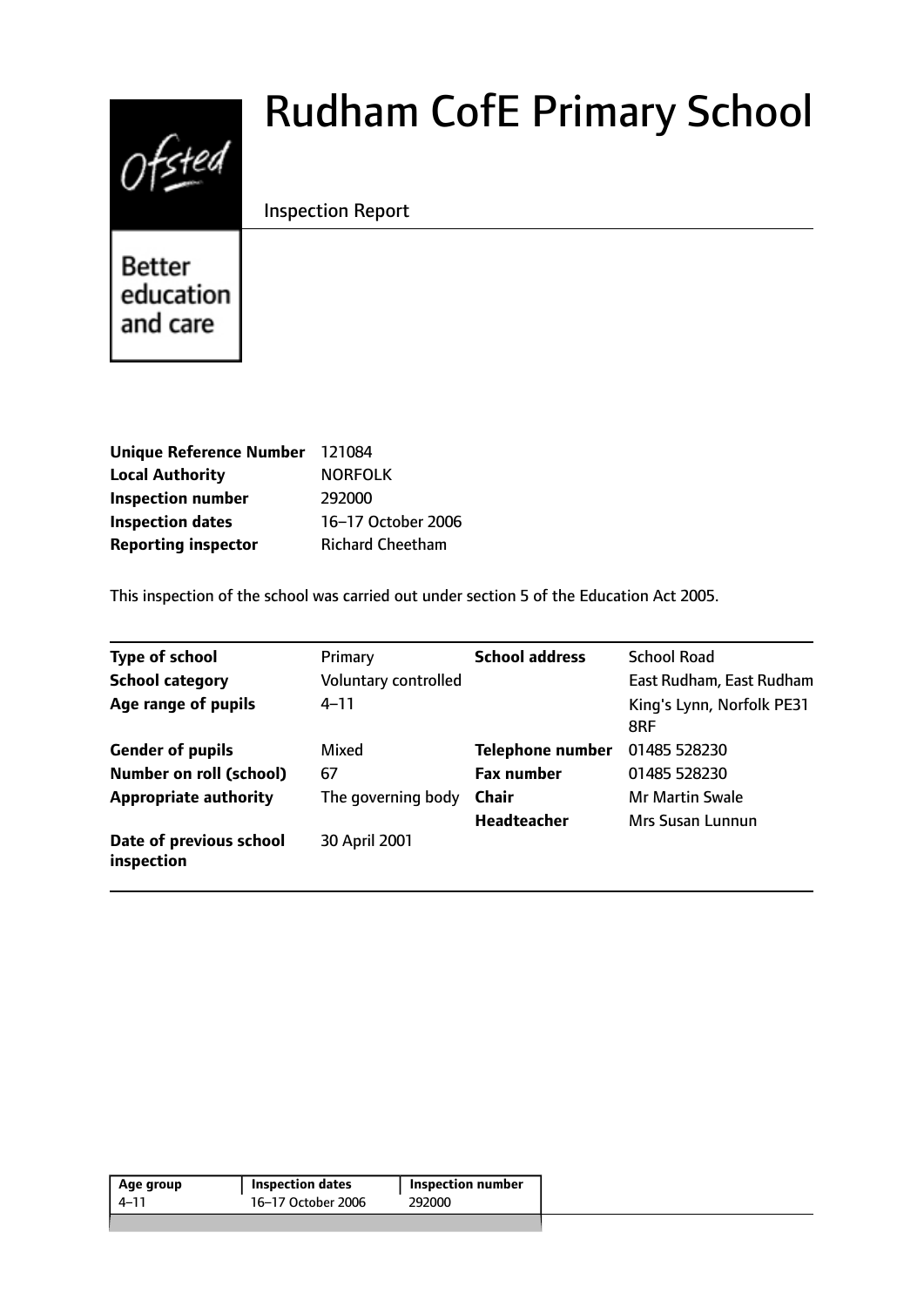© Crown copyright 2006

Website: www.ofsted.gov.uk

This document may be reproduced in whole or in part for non-commercial educational purposes, provided that the information quoted is reproduced without adaptation and the source and date of publication are stated.

Further copies of this report are obtainable from the school. Under the Education Act 2005, the school must provide a copy of this report free of charge to certain categories of people. A charge not exceeding the full cost of reproduction may be made for any other copies supplied.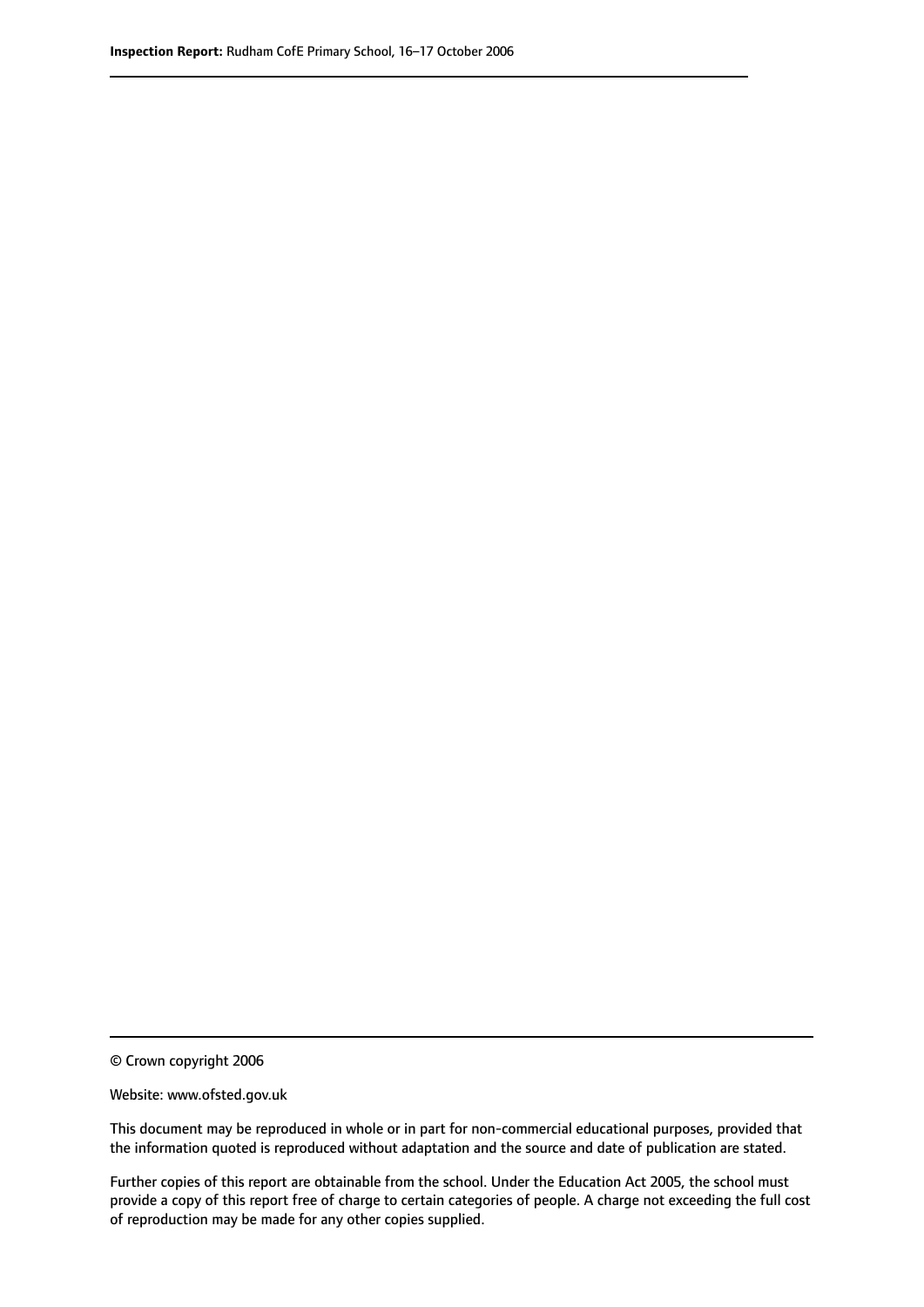# **Introduction**

The inspection was carried out by an Additional Inspector.

### **Description of the school**

This small, popular school has had additional building since the previous inspection. The number of children on roll has also risen since then. Nearly all are from White British backgrounds. The proportion of children entitled to free school meals is average, as is that of children with learning difficulties and/or disabilities. The number of children starting or leaving the school each year is low. Since late September 2006, the headteacher works for half her time leading another nearby primary school as part of a partnership arrangement.

#### **Key for inspection grades**

| Grade 1 | Outstanding  |
|---------|--------------|
| Grade 2 | Good         |
| Grade 3 | Satisfactory |
| Grade 4 | Inadequate   |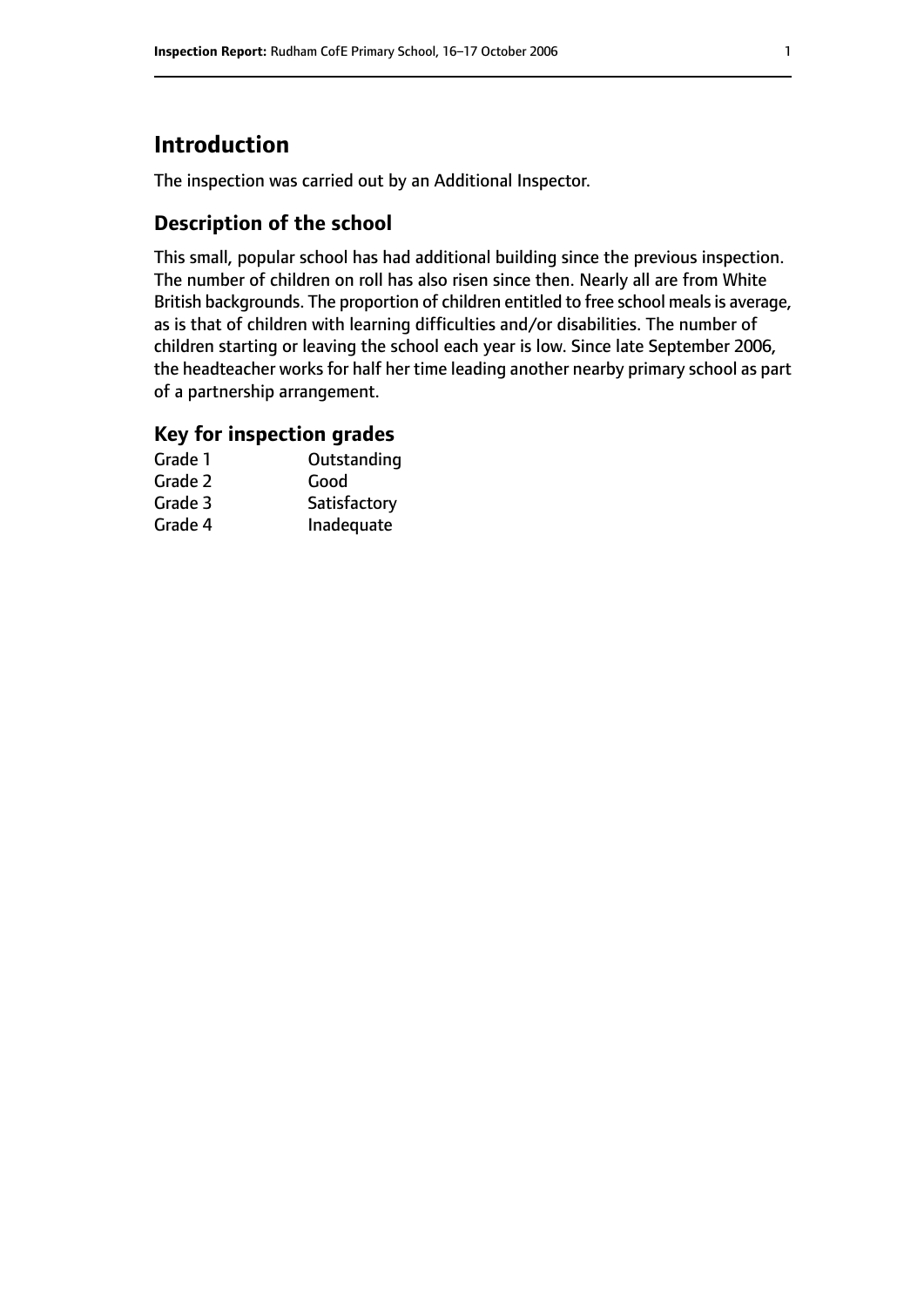# **Overall effectiveness of the school**

#### **Grade: 2**

This is an effective school that provides good value for money. The school agrees with this view of itself. It is very highly regarded by the parents and carers, who have very few concerns. As one aptly commented, 'Our children thrive in the very supportive school environment.'

Through the headteacher's good leadership and management, the school has made good progress since its previous inspection. It has effective plans, is well-placed to improve further and supports all learners well. Staff and governors have decided on the right priorities to improve the school. Governors are effective and are refining further how they monitor the school's performance. There are some measures in place to manage the change in the headteacher's responsibilities, but others, especially with regard to delegation and communication, have yet to be implemented.

Year 6 children's standards of attainment have mostly improved year on year and are usually above average because children's needs are met well. Children make good progress and achieve well because teaching and learning are usually good. Children with learning difficulties make good progress because they are supported well. Children start in the Foundation Stage with standards which are similar to most children. However, these standards vary and are distorted by the small numbers in each year group. Children progress well and reach or exceed the standards expected by the time they start Year 1. They then continue to make mainly good progress in Key Stage 1 and achieve mostly above average standards. Good progress continues in Key Stage 2 so that by Year 6, standards are average in English, well above average in mathematics and above average in science. They make good progress in reading and satisfactory progress in writing, although they often find writing at length difficult. Last year, higher attainers did not make enough progress in science to reach the higher level expected of them. Specialist teaching helps children make good progress in music and physical education.

Children's personal development and well-being are outstanding because they respond very well to the school's excellent care and guidance. They have a thorough understanding about keeping healthy through taking part in sports and games, and walking or biking to school. They make healthy food choices and all know why they should. They comment on improvements they could make to their own lunch box contents. They behave excellently and take very good care of one another. Children thoroughly enjoy school, attendance is excellent and they take a full part in the school's extra activities. Many of these are linked to the local community and children's regular involvement puts them at the heart of village life. The class and school councils give the children an influential stake in the school's development. Their progress in basic skills, and in working very well with others, gives them a good platform for the next steps in their education and future life.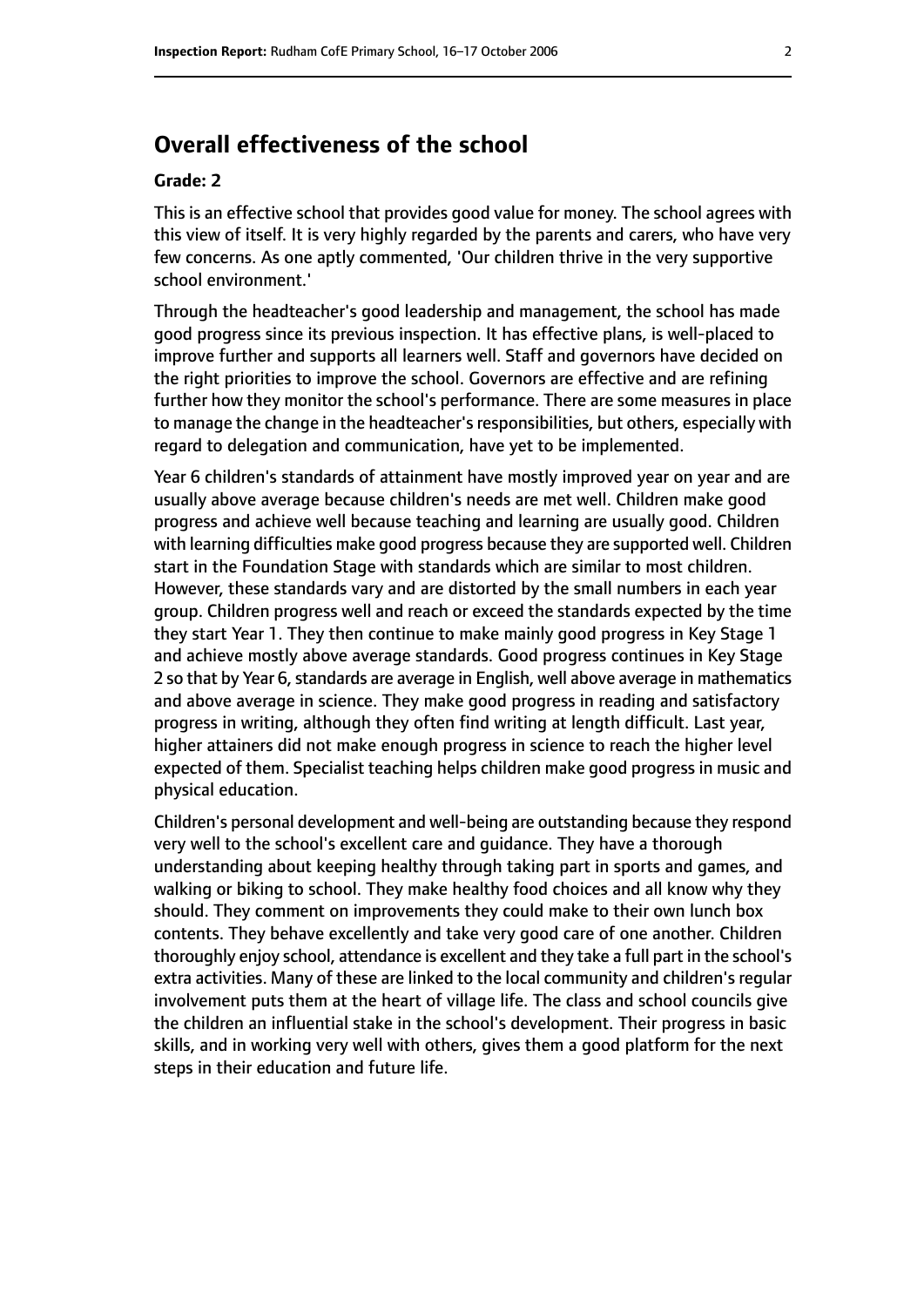#### **What the school should do to improve further**

- Improve children's progress in writing longer pieces of work and ensure that higher attainers achieve well in science.
- Ensure there are developed management systems of communication and delegation to sustain the school's performance.

# **Achievement and standards**

#### **Grade: 2**

In the Foundation Stage, children learn to be independent and to work alongside each other. They make good progress in all six areas of learning because of skilled teaching and good staff cooperation in this mixed key stage class. Children with learning difficulties progress well because their needs are assessed and met well. Children progress particularly well in speaking and listening and by Year 6 reach standards well above those expected. This is because they are encouraged to talk confidently, explain difficult ideas well and listen attentively. They progress well in reading and enjoy a wide range of texts. More able children read fluently and expressively and a particular strength is that all readers know how to tackle unfamiliar words. Children have good handwriting skills but find writing extended pieces difficult. In mathematics where standards have significantly improved, children have very good number skills, apply measuring skills very well but a relative weakness is their problem-solving skills. They make good progress in science investigations but higher attainers less so, because they do not consider their findings against their initial predictions. Children progress well in other areas, particularly in music, physical education, art and design and information and communication technology (ICT).

# **Personal development and well-being**

#### **Grade: 1**

Children's spiritual, moral, social and cultural development is excellent. The children respond sensitively to music and art. Their work in these subjects has a positive effect and results in a very good understanding of other cultures. The children have a particularly strong sense of right and wrong, and mix very easily and confidently. All this comes from the opportunities gained through the school's varied curriculum and well planned teaching and learning. Children use their initiative very well such as when they organise cake sales to raise money for the school and for charities. In so doing, they develop their economic understanding very well. Children have great fun by organising school events, such as an end of term Talent Show. They are very happy in class and children in the Foundation Stage sing spontaneously as they play. Children carry out their duties very responsibly as members of the school council and are quick to make improvement suggestions to it from the class councils. They have a very strong voice in the school and understand very clearly about voting and being a representative. Older children look after younger ones very well so that no one is left out at play time. Children play and learn safely and their attendance is consistently excellent.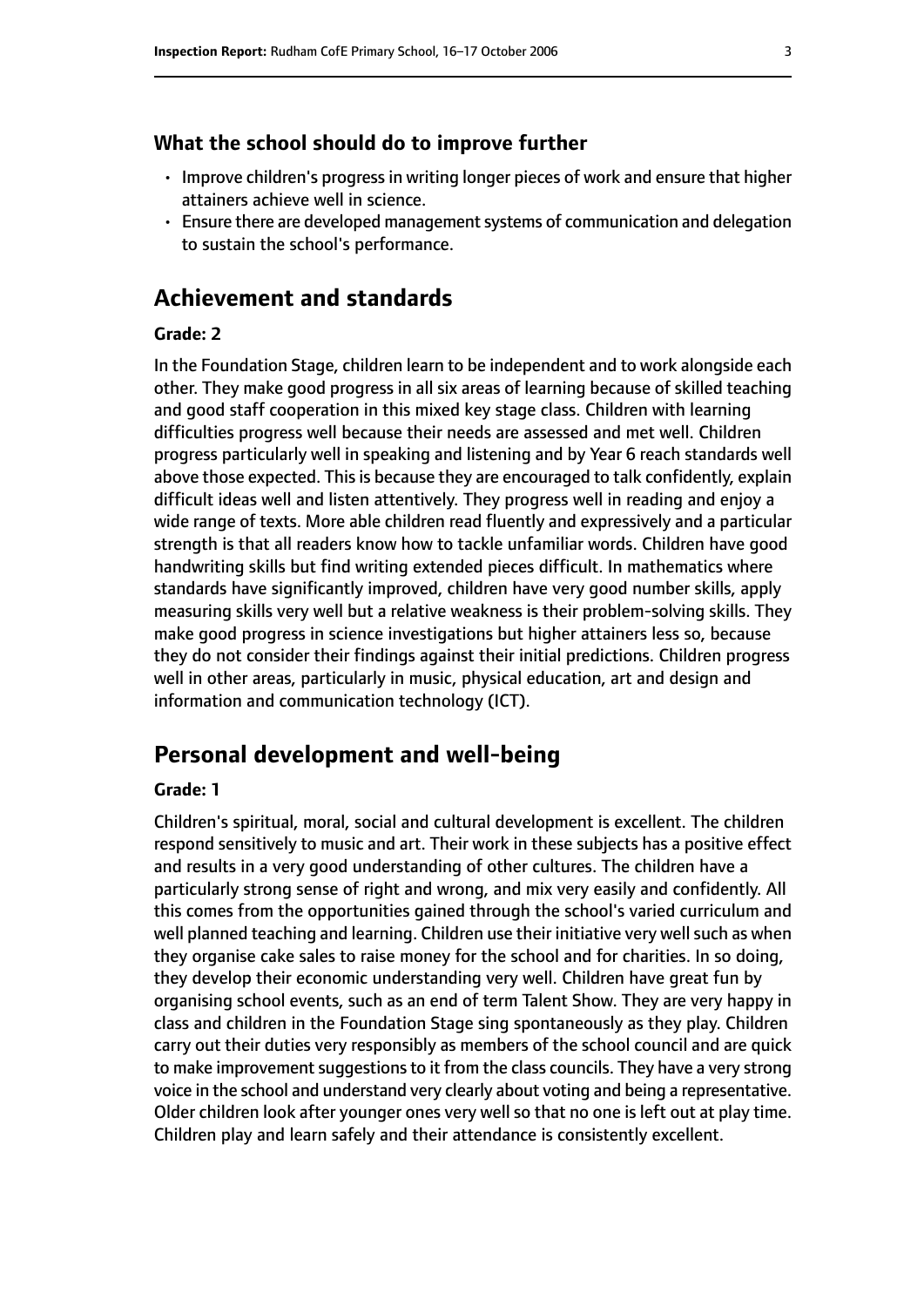# **Quality of provision**

#### **Teaching and learning**

#### **Grade: 2**

The quality of teaching and learning is good because teachers plan well and have good subject knowledge. They work effectively with skilled teaching assistants to enable children's needs to be met well. Staff provide good support for pupils with learning difficulties enabling them to progress well. Teaching in the Foundation Stage is imaginative and well organised to catch the best moments to spur children on or to consolidate what they know. Lessons are well-structured and children understand what is expected of them. Teachers are skilled questioners and challenge children to think more deeply. Children are confident enough to suggest answers without being afraid to be wrong. Occasionally, teachers spend too long on one activity and the pace of learning slows. In a few instances, the work set for children in some mixed age classes is not matched well enough to their needs. Children work very well in small groups to support one another. Specialist teaching in music, French and physical education makes a good contribution to children's progress. Teachers assess children's work well. Their marking is detailed and helps children understand how to improve. The children are also involved in assessing the quality of their own work so they know how to improve.

#### **Curriculum and other activities**

#### **Grade: 1**

The curriculum is extremely rich and varied. It enables children to make good progress because they increasingly apply the skills they learn in one subject to others. For instance, children write sections of stories with children from a local school and email one another their contributions. Most staff have a musical talent and help to develop children's musical interests. French is taught regularly from Year 3 onwards. Children make a very good contribution to the village community and teachers use it highly effectively as a learning resource. There is an extensive range of extra activities enabling all children to develop confidence and enjoy their learning. Children regularly visit local places of interest and older ones go further afield for residential experiences to widen their perspectives. The breakfast club is one of several extra activities that children enjoy socially as well as learning new skills. The school's strong links with schools in Greece and Kenya significantly increase children's understanding of different cultures.

#### **Care, guidance and support**

#### **Grade: 1**

The school has very thorough arrangements for safeguarding its children and they feel very safe. They have great confidence in the staff and know to whom to turn if they need help. Through their highly effective team work, staff pool their knowledge of individuals' development so that all are closely involved in caring for them and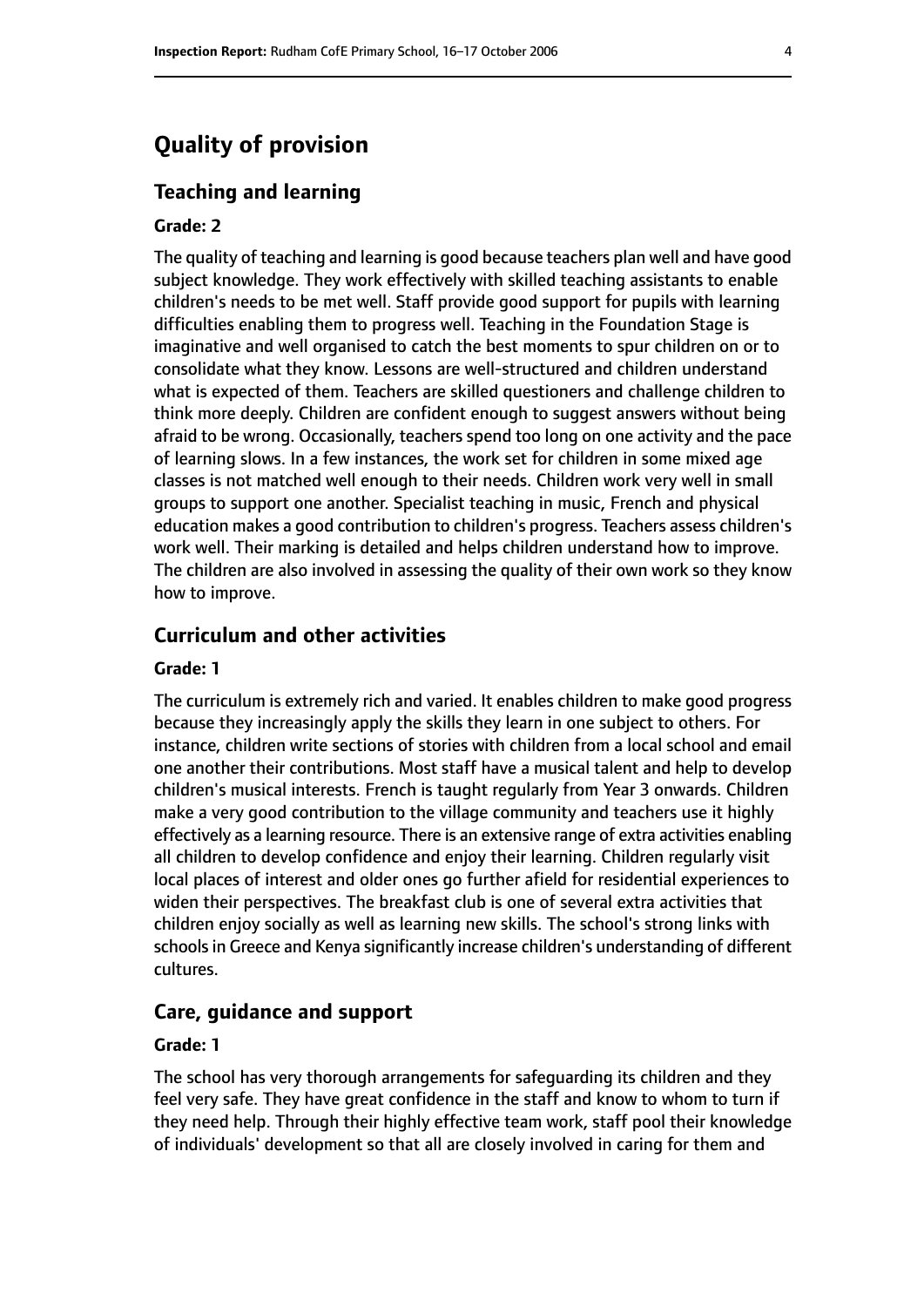supporting their progress. The monitoring of children's achievement is thorough and helps teachers gauge children's progress and plan their future learning. Test performance is scrutinised and teaching is made more effective as a result. Children with learning difficulties are monitored very carefully. They are involved in writing their individual education plan targets so they know how to get better. Links with external support agencies are very effective. The school also cares well for its staff by monitoring and promoting their welfare.

# **Leadership and management**

#### **Grade: 2**

The headteacher provides clear leadership and has built a cohesive and effective staff team. The school's performance is monitored well and is discussed with governors. Staff currently share responsibilities and decision-making. This has worked well. The headteacher's planned absence has resulted in some organisational changes, such as meeting arrangements and timetabling. Others, for example, relating to communication and delegation are not yet fully implemented.

The headteacher ensures that resources are deployed well to meet learning needs; for instance, the good progress made in ICT is because of the hardware replacement programme and investment in staff training. The school communicates very well with the parents and consults with them on decisions. Both staff and governors are involved in writing and monitoring the school's improvement plan which forecasts development beyond the current year. Governors are properly involved in all school decisions. They have budgeted carefully to allocate the current underspend and have bid successfully for additional funding. They are well organised and hold the school to account for its performance.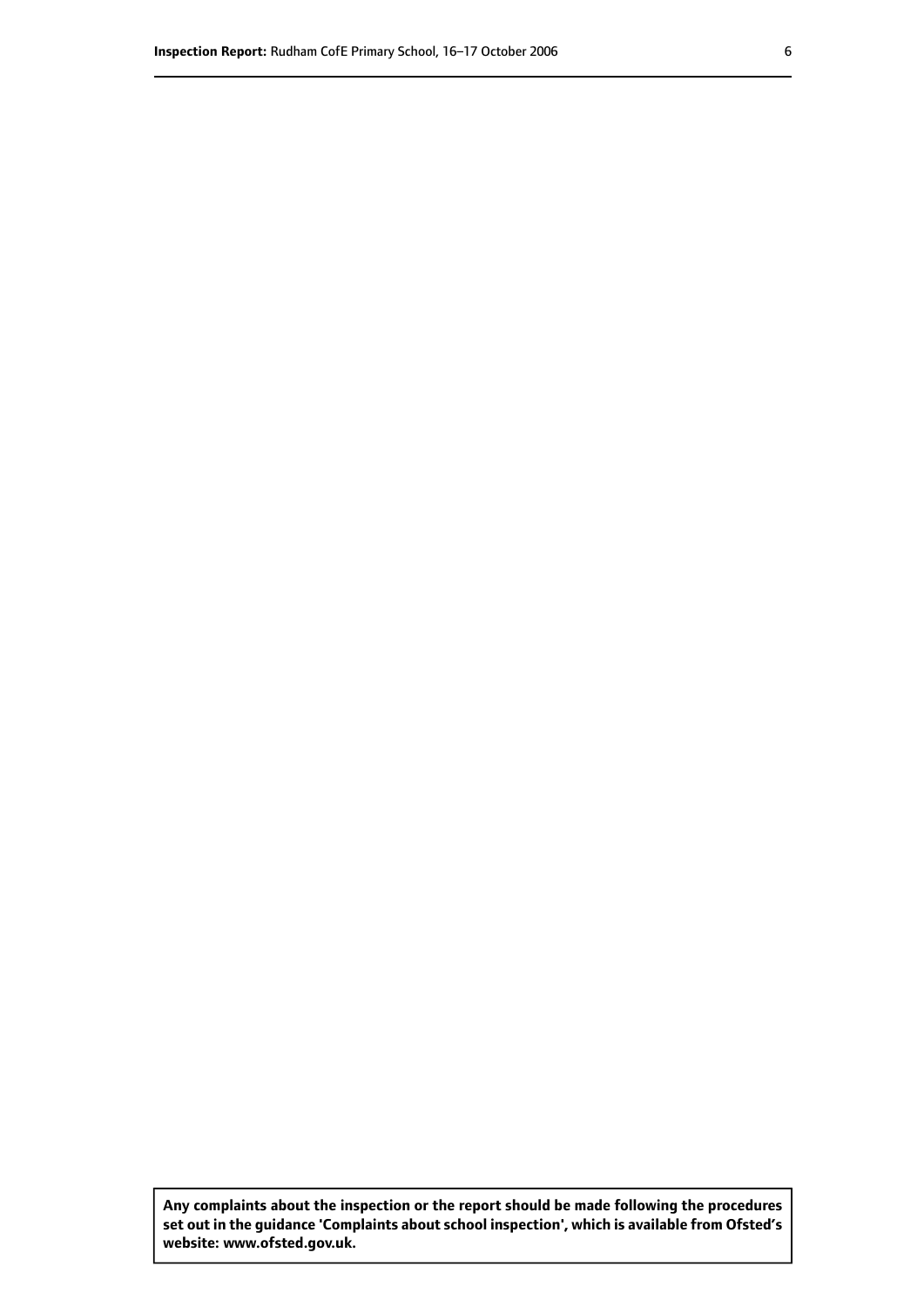# **Inspection judgements**

| Key to judgements: grade 1 is outstanding, grade 2 good, grade 3 satisfactory, and grade 4 | <b>School</b>  |
|--------------------------------------------------------------------------------------------|----------------|
| inadeauate                                                                                 | <b>Overall</b> |

# **Overall effectiveness**

| How effective, efficient and inclusive is the provision of education, integrated<br>care and any extended services in meeting the needs of learners? |     |
|------------------------------------------------------------------------------------------------------------------------------------------------------|-----|
| How well does the school work in partnership with others to promote learners'<br>well-being?                                                         |     |
| The quality and standards in the Foundation Stage                                                                                                    |     |
| The effectiveness of the school's self-evaluation                                                                                                    |     |
| The capacity to make any necessary improvements                                                                                                      |     |
| Effective steps have been taken to promote improvement since the last<br>inspection                                                                  | Yes |

# **Achievement and standards**

| How well do learners achieve?                                                                               |  |
|-------------------------------------------------------------------------------------------------------------|--|
| The standards <sup>1</sup> reached by learners                                                              |  |
| How well learners make progress, taking account of any significant variations between<br>groups of learners |  |
| How well learners with learning difficulties and disabilities make progress                                 |  |

# **Personal development and well-being**

| How good is the overall personal development and well-being of the<br>learners?                                  |  |
|------------------------------------------------------------------------------------------------------------------|--|
|                                                                                                                  |  |
| The extent of learners' spiritual, moral, social and cultural development                                        |  |
| The behaviour of learners                                                                                        |  |
| The attendance of learners                                                                                       |  |
| How well learners enjoy their education                                                                          |  |
| The extent to which learners adopt safe practices                                                                |  |
| The extent to which learners adopt healthy lifestyles                                                            |  |
| The extent to which learners make a positive contribution to the community                                       |  |
| How well learners develop workplace and other skills that will contribute to<br>their future economic well-being |  |

# **The quality of provision**

| How effective are teaching and learning in meeting the full range of the<br>  learners' needs?                      |  |
|---------------------------------------------------------------------------------------------------------------------|--|
| $\mid$ How well do the curriculum and other activities meet the range of needs<br>$\mid$ and interests of learners? |  |
| How well are learners cared for, guided and supported?                                                              |  |

 $^1$  Grade 1 - Exceptionally and consistently high; Grade 2 - Generally above average with none significantly below average; Grade 3 - Broadly average to below average; Grade 4 - Exceptionally low.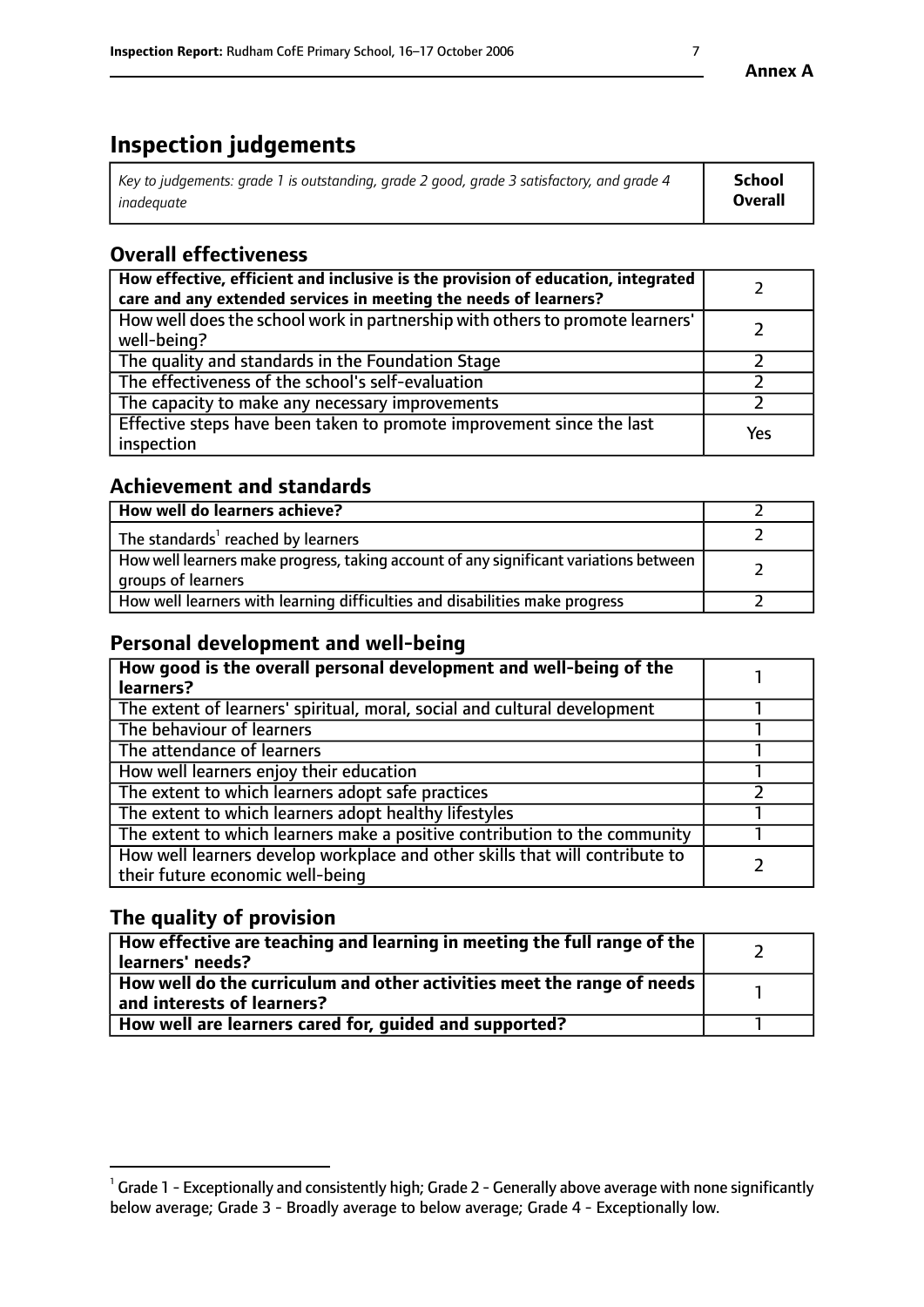# **Leadership and management**

| How effective are leadership and management in raising achievement<br>and supporting all learners?                                              |               |
|-------------------------------------------------------------------------------------------------------------------------------------------------|---------------|
| How effectively leaders and managers at all levels set clear direction leading<br>to improvement and promote high quality of care and education |               |
| How effectively performance is monitored, evaluated and improved to meet<br>challenging targets                                                 | $\mathcal{L}$ |
| How well equality of opportunity is promoted and discrimination tackled so<br>that all learners achieve as well as they can                     |               |
| How effectively and efficiently resources, including staff, are deployed to<br>achieve value for money                                          | $\mathcal{P}$ |
| The extent to which governors and other supervisory boards discharge their<br>responsibilities                                                  |               |
| Do procedures for safequarding learners meet current government<br>requirements?                                                                | Yes           |
| Does this school require special measures?                                                                                                      | No            |
| Does this school require a notice to improve?                                                                                                   | <b>No</b>     |